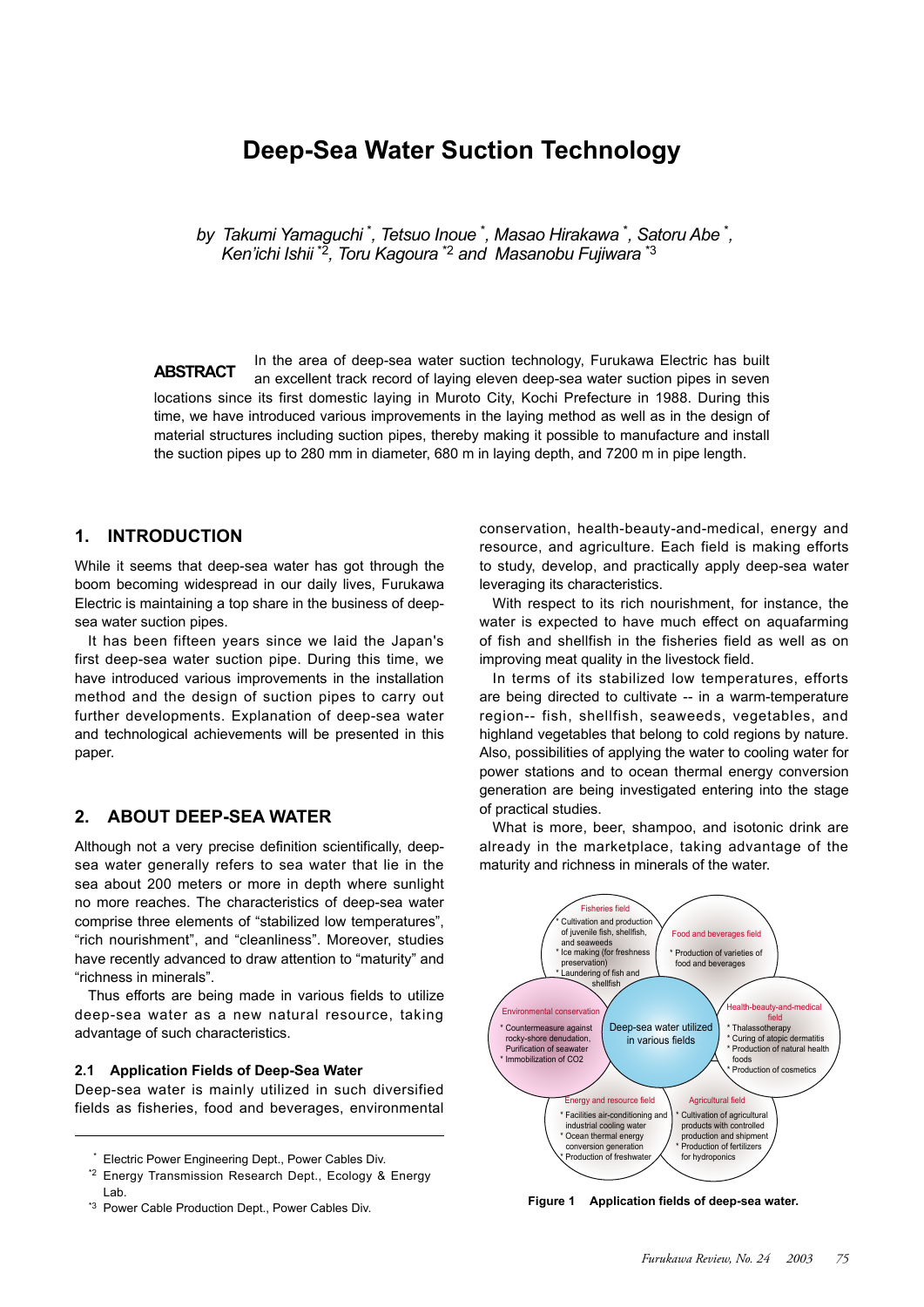Figure 1 shows the applications of deep-sea water in various fields that are either planned or implemented.

# **3. DEEP-SEA WATER SUCTION SYSTEM**

### **3.1 Outline of Deep-Sea Water Suction Facility**

A deep-sea water suction system may be broadly divided into suction pipe, water intake, and a shore-based facility that pumps up deep-sea water to distribute it to individual facility of customers. Figure 2 shows a schematic image of the system.

The suction pipe conveys deep-sea water from the objective sea depth to the shore-based facility. The pipe is required to be in one continuous length preferably, and to have such performance as to fit well to the ups and downs of the seabed as well as to withstand the tension expected to occur when the pipe is suspended from the sea surface down to the seabed during laying work.

The water intake has a structure such that it keeps the end of suction pipe at a constant height above the seabed so as not to suck in sand or sludge lying on the seabed.

The shore-based facility comprises a siphon tank, i.e., a primary tank for deep-sea water which is installed lower than the sea-level to maintain siphon effects; a strainer for filtering out foreign objects; a pump for conveying the pumped up deep-sea water to destinations; and a sand filtration tank to filter out minute sand and the like in accordance with the intended use.

### **3.2 Deep-Sea Water Suction Pipe**

### 3.2.1 General Structure of Deep-Sea Water Suction Pine

The steel-wire armored polyethylene pipe (submarine water pipe by the brand name of "AQUALEX"), which Furukawa Electric has been supplying since 1969, is basically suitable for meeting the performance requirements mentioned above.

The design pressure for deep-sea water suction pipes can be set lower than ordinary water pipes because the one end immersed in the sea is always kept open and because the principle of siphon is used for water suction. Consequently, whereas conventional water pipes have a structure in which armoring steel wires are wound after reinforcing the polyethylene bare pipe by winding steel tapes, the deep-sea water suction pipes have armoring



**Figure 2 Schematic image of deep-sea water suction system.**

steel wires directly wound via bedding layers without using reinforcing steel tapes. Figure 3 shows the general structure of a water suction pipe and a photo of pipe sample.

3.2.2 Large-Diameter Deep-Sea Water Suction Pipe As the use of deep-sea water spreads, the demand increased rendering the conventional pipes with ordinary diameter insufficient for enough volume of suction water.

Laying multiple pipes to increase the suction water volume is subject to restrictions such as site requirements and the like along with poor economical effectiveness. Thus it was concluded that increasing the diameter of the pipe was most effective. However, increasing the pipe diameter posed two problems as follows:

- 1) Problem of laying work: The pipe itself increases in weight making it difficult to hold the pipe by laying tension.
- 2) Problem of manufacturing: The admissible pipe diameter at the steel wire armoring machine may form a major bottleneck.

In an effort to solve these two problems, reduction of the wall thickness of polyethylene pipe was studied together with weight control of armoring steel wires. Because, as mentioned before, the water suction pipe permits lower design pressures than ordinary water pipes, the wall thickness of the polyethylene bare pipe was reduced leaving the outer diameter unchanged to increase



**Figure 3 General structure and photo of water suction pipe.**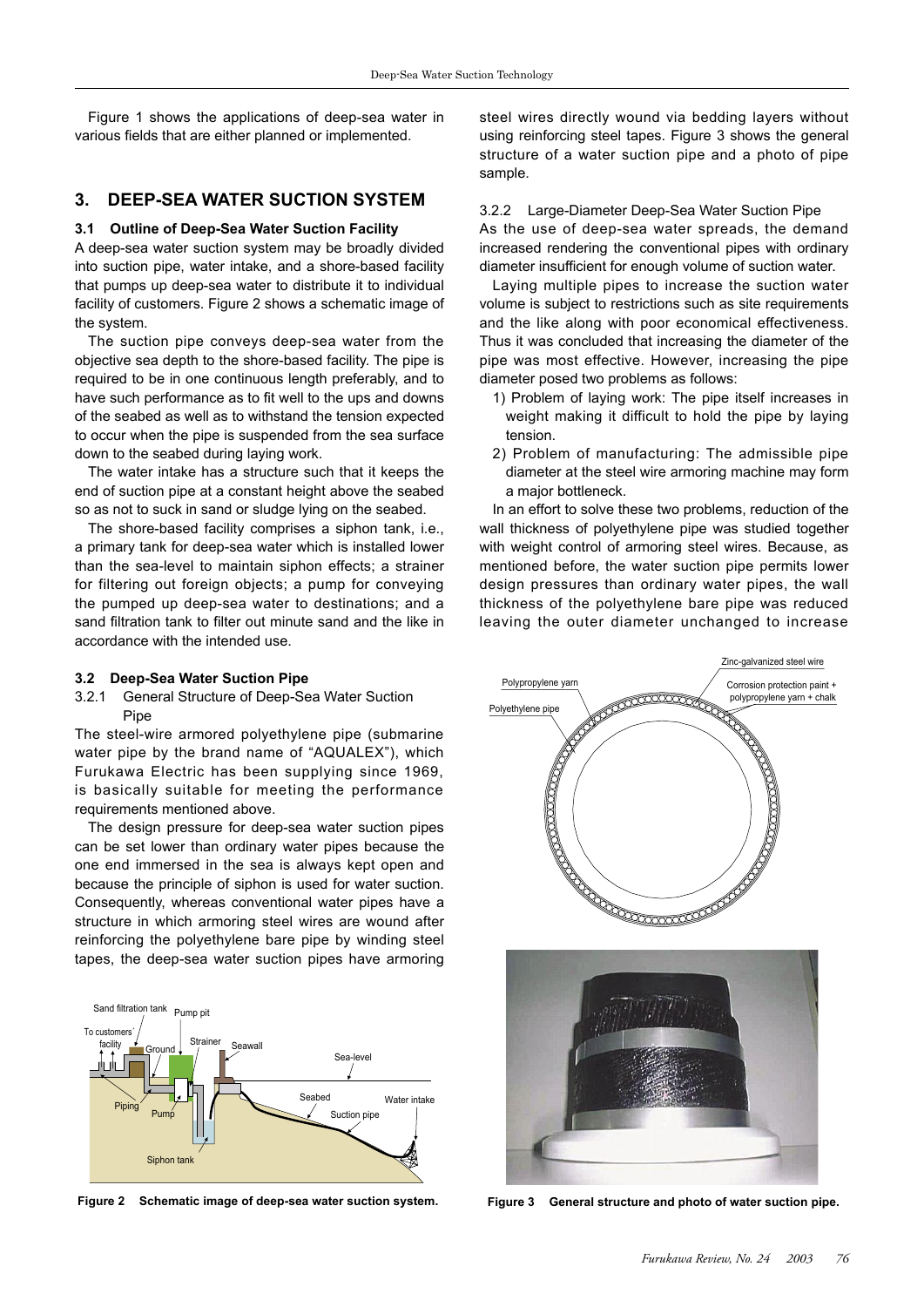

**water suction pipe.**

the inner diameter, thereby achieving an increase in the water suction volume. Whereas reducing the wall thickness might possibly degrade the sidewall pressure resistance of the pipe, every equipment for pipe laying was accordingly reviewed, as described later, in terms of sidewall pressures during laying work.

The weight of the water suction pipe is mostly due to the mass of the armoring steel wires, so that some of the steel wires were replaced by polyethylene-coated steel wires to reduce the weight.

Figure 4 shows the general structure of a large-diameter water suction pipe and a photo of pipe sample.

#### 3.2.3 Lightweight Deep-Sea Water Suction Pipe

While the depth for deep-sea water is generally defined as 200 m or deeper, it sometimes reaches almost 700 m depending on the site. Increased sea depth eventually leads to an increase in the tension during pipe laying. We have therefore proceeded, regardless of the weight reduction described in Section 3.2.2, to reduce the pipe weight further using polyethylene terephthalate (PET) rods with smaller specific weight in place of polyethylenecoated steel wires.

Figure 5 shows the general structure of a lightweight water suction pipe and a photo of pipe sample.

3.2.4 Deep-Sea Water Suction Pipe Using PE-100 A polyethylene material called PE-100 with better creep performance has begun to be used as a water pipe. In

**water suction pipe.**



**Figure 6 Photo of water suction pipe using PE-100.**

response to the fact that PE-100 has been acknowledged in JIS and the standards of Japan Water Works Association, we have applied PE-100 to the suction water pipe for the sake of material unification.

Figure 6 shows a photo of the pipe sample.

#### **3.3 Deep-Sea Water Intake**

Deep-sea water intake where the water is taken from should basically be maintenance-free because, due to its considerable depth, repair work after installation to replace the filters and the like provided against entry of sand and sludge would cost enormous cost and time.

The water intake plays the role of a platform that is provided to maintain the end of suction pipe at a certain height above the seabed so as to prevent sucking in of sand or sludge lying on the seabed. Two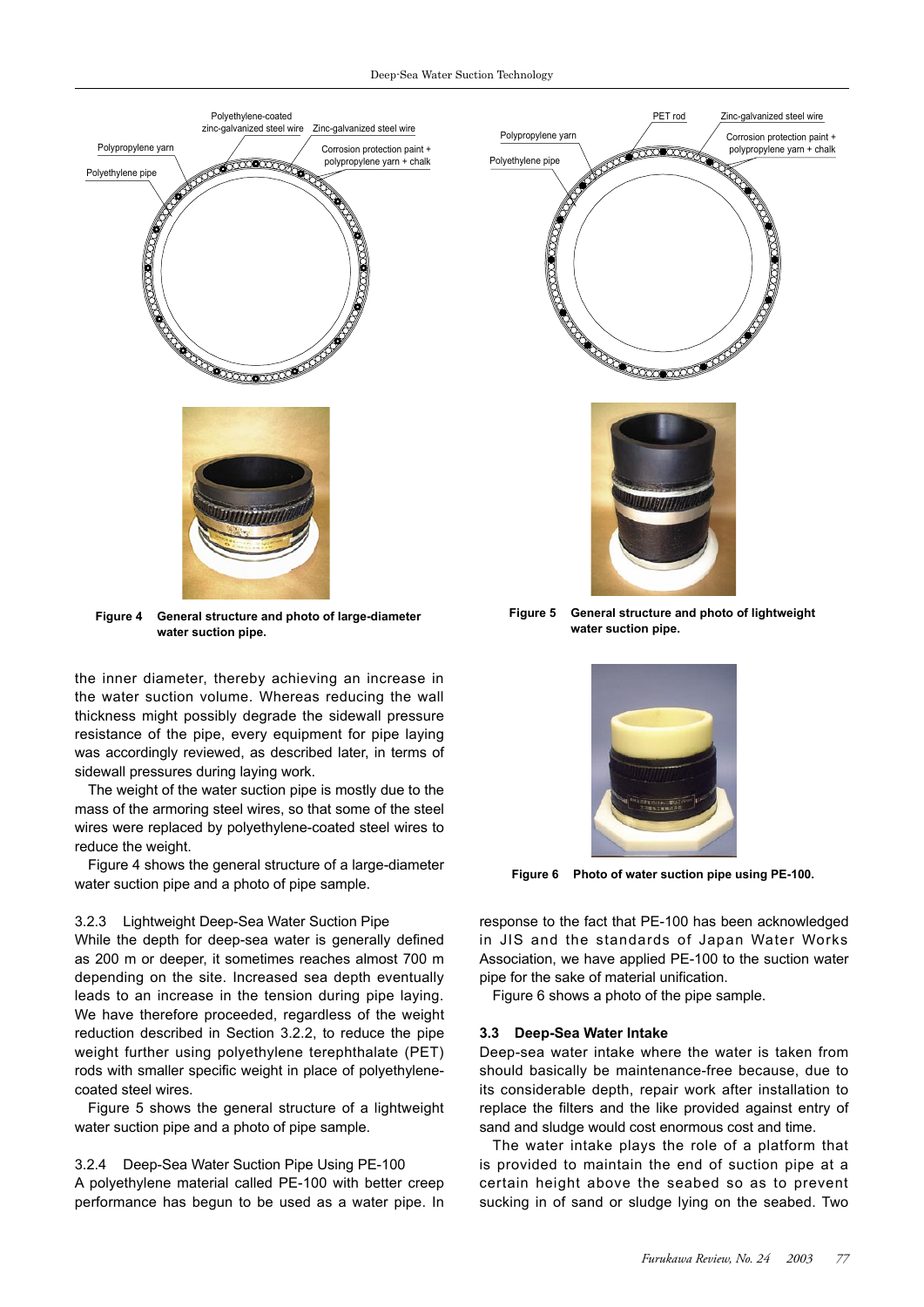

**Figure 7-1 Hexangular pyramidal water intake. Figure 7-2 Triangular pyramidal water intake.**

types of structures, i.e., hexangular pyramidal type and triangular pyramidal type, are applied depending on the geographical situations of the seabed.

The hexangular pyramidal water intake shown in Figure 7-1 is suitable for installation on a seabed area whose slope is rather steep. Because the end of the suction pipe is located at the center of the bottom face, it has a structural characteristic that the height of the pipe end above the seabed remains unchanged on whichever face the water intake may be landed.

The triangular pyramidal water intake shown in Figure 7-2 is suitable for installation on a muddy seabed area where the pipe end is required to rise high above the seabed. Because the pipe end is located at the top of the triangular pyramid, its height above the seabed is permitted to be higher than the hexangular pyramidal water intake. However, its position during installation should be controlled with the greatest care.

# **4. CHANGES IN TECHNIQUES FOR INSTALLATION OF WATER SUCTION PIPE**

## **4.1 Outline of Laying Work of Deep-Sea Water Suction Pipe**

In case of land transportation, the pipe has to be delivered in short lengths capable of being carried on a truck since it cannot be accommodated on reels due to its large allowable bending radius. Because, moreover, short lengths would result in too many intermediate splices at the site dissipating too much working time, they are not suited for ocean installation work whereby short working period is essential not to be affected by adverse ocean conditions. Therefore, the suction pipe is coiled up in one continuous length in a barge with adequate load capacity to be transported to the site. The pipe-carrying barge travels directly to the site, where the barge is converted to a pipe-laying barge to be used during the laying work.

The procedures of laying a deep-sea water suction pipe are shown in the flow chart here.





**Figure 8 Schematic image of landing work of deep-sea water suction pipe.**



**Figure 9 Schematic image of laying work of deep-sea water suction pipe.**



**Figure 10 Schematic image of installation work of water intake.**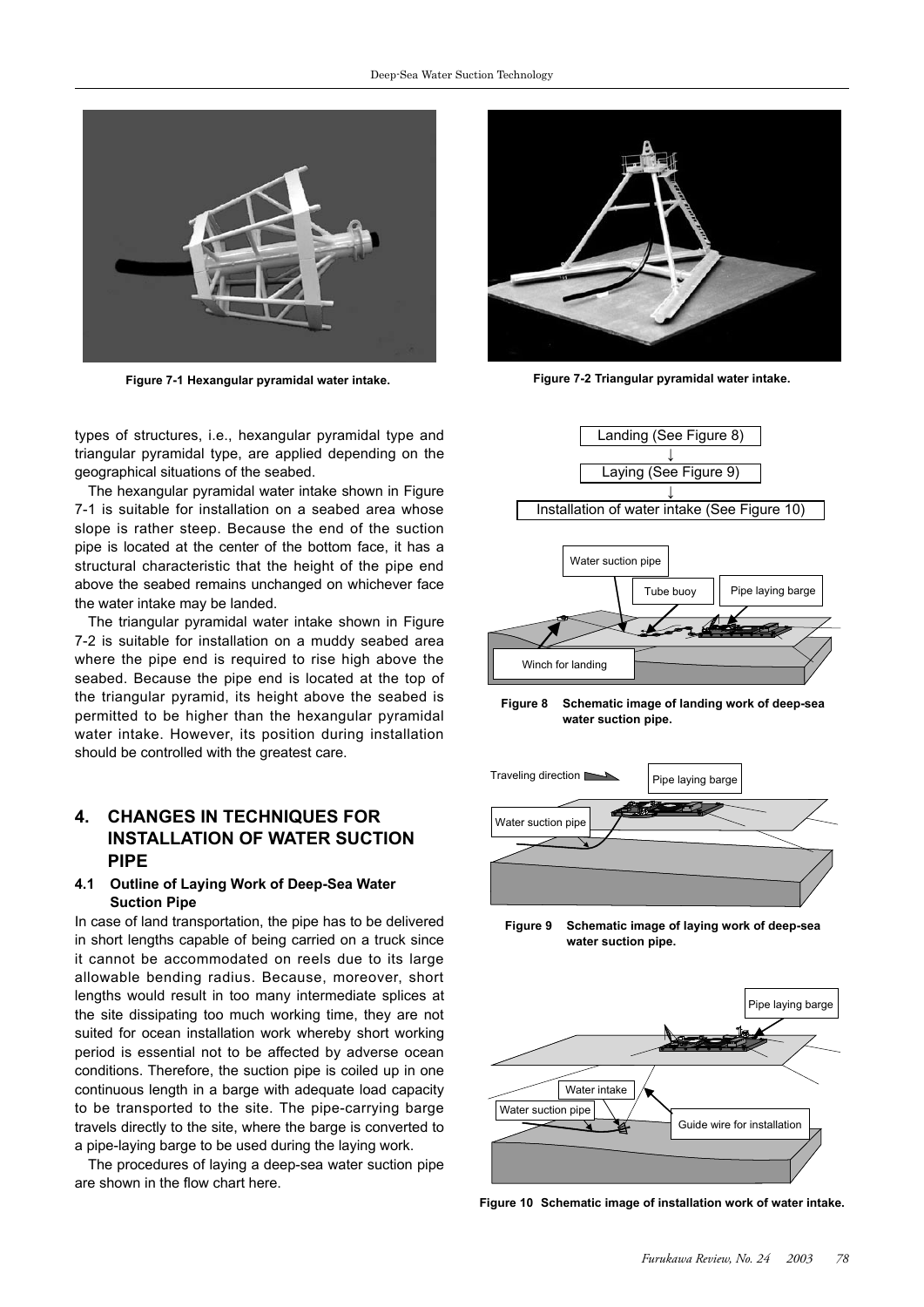First, landing work is carried out whereby the barge loaded with a water suction pipe approaches the seashore as near as possible, and, while attaching tube buoys, gradually pays out the pipe afloat on the sea to land it ashore. When the landing work is completed, the barge moves forward steadily to lay the pipe on the seabed. The landing work and the laying work are very similar to those of conventional water pipes and submarine cables.

But one big difference of installation work between water suction pipe and conventional water pipe is that one end of the former is installed in the sea. The water intake is mounted on the end of water suction pipe, which is connected with a guide wire for installation and is installed on the seabed using a winch. Whereas the end of ordinary water pipe or submarine cable stays during installation in a position that is visible to eyes, the end of deep-sea water suction pipe is in the sea precluding visual confirmation. Meanwhile, underwater camera cannot be used in fear of entangling of the power-supply and control cable with the guide wire for installation. Moreover, simultaneous installation of two linear lines of different bending stiffness, i.e., water suction pipe and guide wire makes it difficult to project the catenary configuration. In addition, physical orientation of the water intake comes in constituting a major problem.

Given the conditions mentioned above, we adopted an installation method whereby information from underwater transponder, the tension, pay-out length, and incident angle of the guide wire are synthesized together to make a judgment about the seabed landing of the water intake; and a underwater camera is used after the completion of pipe laying to visually confirm the landing situation of the water intake. Then sonic signals are sent to actuate the decoupling device mounted on the water intake to retrieve the guide wire together with the decoupling device.

## **4.2 Development of Installation Equipment for Water Suction Pipe**

#### 4.2.1 Hauling machine

During pipe laying, the pipe has to be paid off gradually while being held on board not to let it run into the sea in one go. A hauling machine is used as this holding

#### machine.

Performance requirements for a hauling machine are determined by the sea depth and the own weight of the pipe, so that a hauling machine that is suitable to site conditions in terms of tension holding capacity, holder's shape, and holder's length has to be selected to carry out installation.

### 4.2.2 Large-Size Turntable

A turntable is indispensable for transporting a water suction pipe in one continuous length.

If the pipe is small in diameter and short in length, it may be directly coiled on a barge, but in such a case, a large allowable bending radius is required since twisting is introduced into the pipe by coiling.

Recently, as water suction pipes grow in diameter and length, use of turntables has become the mainstream technology of pipe loading since it enables small bending radius introducing no twist. Furukawa Electric has long been developing the turntable, and the product has been used in the installation works of not only the company but also other companies.

#### 4.2.3 Barge with Onboard DPS

In conventional laying work of deep-sea water suction pipes, anchoring method has been used to move the barge forward whereby an anchor is set up ahead of the barge, and the driving wire tied to the anchor is wound up by a winch on the barge. This laying method raises two problems to be solved such that the anchor has to be set up in the seabed as deep as 1000 m, and that the route keeping and proposed position keeping are easily affected by the oceanographic conditions.

To solve these problems, we have developed a barge with DPS (Dynamic Positioning System) onboard which is provided with capabilities of route keeping and proposed position keeping. The DPS is a navigation system to automatically control the position of a ship, which comprises a position measuring system based on satellites and an associated thruster which is used to move the ship keeping the position.

Conventionally, this navigation system has been employed in cargo ships, but this time the system has



**Figure 11 Hauling machine. Figure 12 Turntable.**